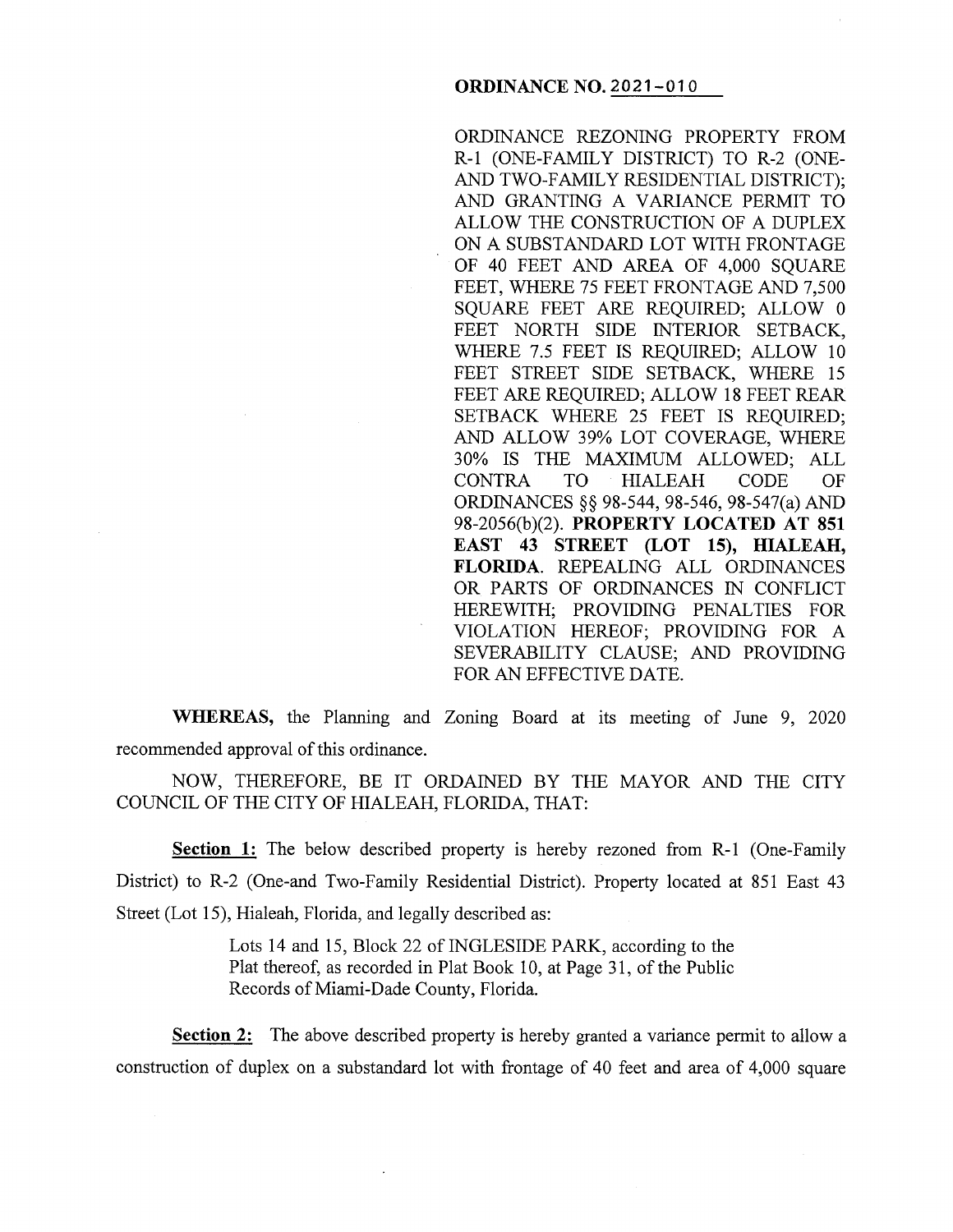# Ordinance No. 2021-010 Page 2

feet, where 75 feet frontage and 7,500 square feet are required; contra to Hialeah Code of Ordinances § 98-544 that provides in relevant part: "The minimum building site in the R-2 oneand two-family residential district shall be one lot or parcel of land containing at least 7,500 square feet of area for each one-family or two-family residence. Such parcels or lots shall have an average width of at last 75 feet..."; allow 0 feet north side interior setback, where 7.5 feet is required and allow 10 feet street side setback, where 15 feet are required; contra to Hialeah Code of Ordinances § 98-546 that provides in relevant part: "In the R-2 one- and two-family residential district, there shall be side yards, the width of each to be not less than ten percent of the average width of the lot, but in no case shall each such side yard be less than  $7\frac{1}{2}$  feet in width... For a corner lot, the side yard parallel to the abutting street shall be not less than 15 feet."; allow 18 feet rear setback where 25 feet is required; contra to Hialeah Code of Ordinances § 98-547(a) that provides in relevant part: "In the R-2 one- and two-family residential district, every principal residential building shall provide a rear yard of a minimum depth of 25 feet to a rear lot line or front of an accessory building..."; and allow 39% lot coverage, where 30% is the maximum allowed; contra to Hialeah Code of Ordinances  $\S$  98-2056(b)(2) that provides in relevant part: "A maximum of 30 percent of the net residential land area may be covered with or occupied by the principal residential structure."

# **Section 3. Repeal of Ordinances in Conflict.**

All ordinances or parts of ordinances in conflict herewith are hereby repealed to the extent of such conflict.

### **Section 4: Penalties.**

Every person violating any provision of the Code or any ordinance, rule or regulation adopted or issued in pursuance thereof shall be assessed a civil penalty not to exceed \$500.00 within the discretion of the court or administrative tribunal having jurisdiction. Each act of violation and each day upon which any such violation shall occur shall constitute a separate offense. In addition to the penalty prescribed above, the city may pursue other remedies such as abatement of nuisance, injunctive relief, administrative adjudication and revocation of licenses or permits.